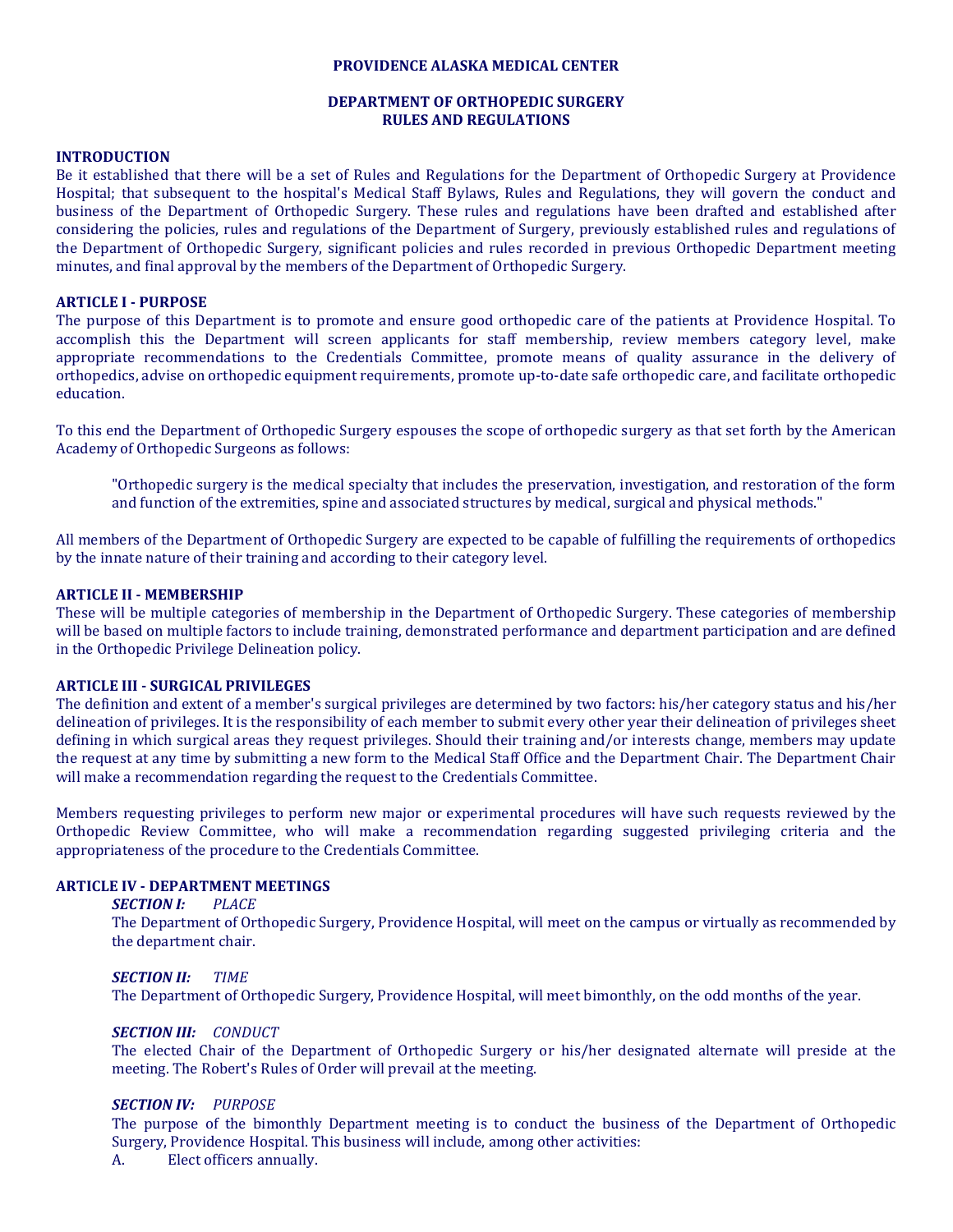- B. Approve Emergency Call Roster and system.<br>C. Approve member category or surgical privile
- C. Approve member category or surgical privileges changes.<br>D. Evaluate and recommend acquisition of surgical/orthoned
- D. Evaluate and recommend acquisition of surgical/orthopedic equipment for Providence Hospital.<br>E. Communicate pertinent information from other Providence Hospital committees, departments, o
- E. Communicate pertinent information from other Providence Hospital committees, departments, or sections.<br>F. Maintain liaison with administration, nursing personnel, orthopedic personnel, and operating roc
- Maintain liaison with administration, nursing personnel, orthopedic personnel, and operating room personnel.
- G. Evaluate and amend Department rules and regulations as deemed necessary.<br>H. Conduct regularly a patient care quality assurance program.
- H. Conduct regularly a patient care quality assurance program.<br>I. Review quality assurance indicators annually.
- I. Review quality assurance indicators annually.<br>
I. Byaluate and establish educational activities fo
- J. Evaluate and establish educational activities for the department.<br>
K. Conduct peer review as established by the Department of Orthop
- Conduct peer review as established by the Department of Orthopedic Surgery.

## *SECTION V: ATTENDANCE*

- A. Who shall attend:<br>1 All member
	- 1. All members of the Department of Orthopedic Surgery are invited to attend.<br>2. All representatives of closely affiliated departments of Providence Hospital a
	- 2. All representatives of closely affiliated departments of Providence Hospital are invited to attend.<br>3. Anv invited guest are invited to attend.
	- Any invited guest are invited to attend.
	- 4. Members may attend meeting and vote via conference call.

# **ARTICLE V - OFFICERS**

# *SECTION I: CHAIR*

The Chair of the Department will be elected by the Department bi-annually in November. The Chair will assume his/her position on January 1. The Chair of the Department will fulfill the functions of this position as outlined in the Medical Staff Bylaws. It is understood and accepted that the Chair of the Department functions in this capacity as a volunteer to assist Providence Hospital in providing good orthopedic care to its patients. The Chair will fulfill this obligation to the best of his/her ability but will not be considered responsible for all actions or omissions of the Department members. Any action of the Department Chair taken in good faith in relation to Department activities shall be fully indemnified by Providence Hospital.

## *SECTION II: ALTERNATE CHAIR*

The alternate Chair will be the immediate past Chair of the Department and will assume the functions of Chair of the Department during his/her absence. If the past Chair is not available the Chair will designate an alternate to assume his/her responsibilities during his/her absence and inform the President of the Medical Staff of this alternate. Should the Chair of the Department be unable to fulfill his/her tenure as Department Chair, the alternate Chair will assume the Chair for the remainder of that tenure.

### *SECTION III: ROSTER MEMBERS*

The Medical Staff Office will provide secretarial support for the Department. As the Department has no budget or income, a treasurer is not required.

# **ARTICLE VI - COMMITTEES**

### *SECTION I: PURPOSE*

The Department will establish committees to facilitate the functions of the Department.

# *SECTION II: ORTHOPEDIC REVIEW COMMITTEE*

- A. This is a standing committee within the Department of Orthopedic Surgery.<br>B. The purpose of this committee is to assist the Chair of the Department in re
- The purpose of this committee is to assist the Chair of the Department in reviewing or deciding, among other things, disciplinary matters, difficult credentialing problems, and prioritizing of major orthopedic equipment requests.
- C. The membership of this committee will consist of the Chair of the Department of Orthopedic Surgery and the immediate past two Chairs of the Department. If any past Chair is not available for a particular committee meeting (matter) the Department Chair will appoint a substitute.
- D. This committee will be convened by the Chair of the Department at any time to fulfill the requirements of the Department. The committee can also be convened at the request of any voting member of the Department to review or intercede in any serious orthopedic matter with which the member wishes committee assistance.
- E. The committee will convene at any location that is convenient for it to conduct its business.

### **ARTICLE VII - QUALITY ASSURANCE**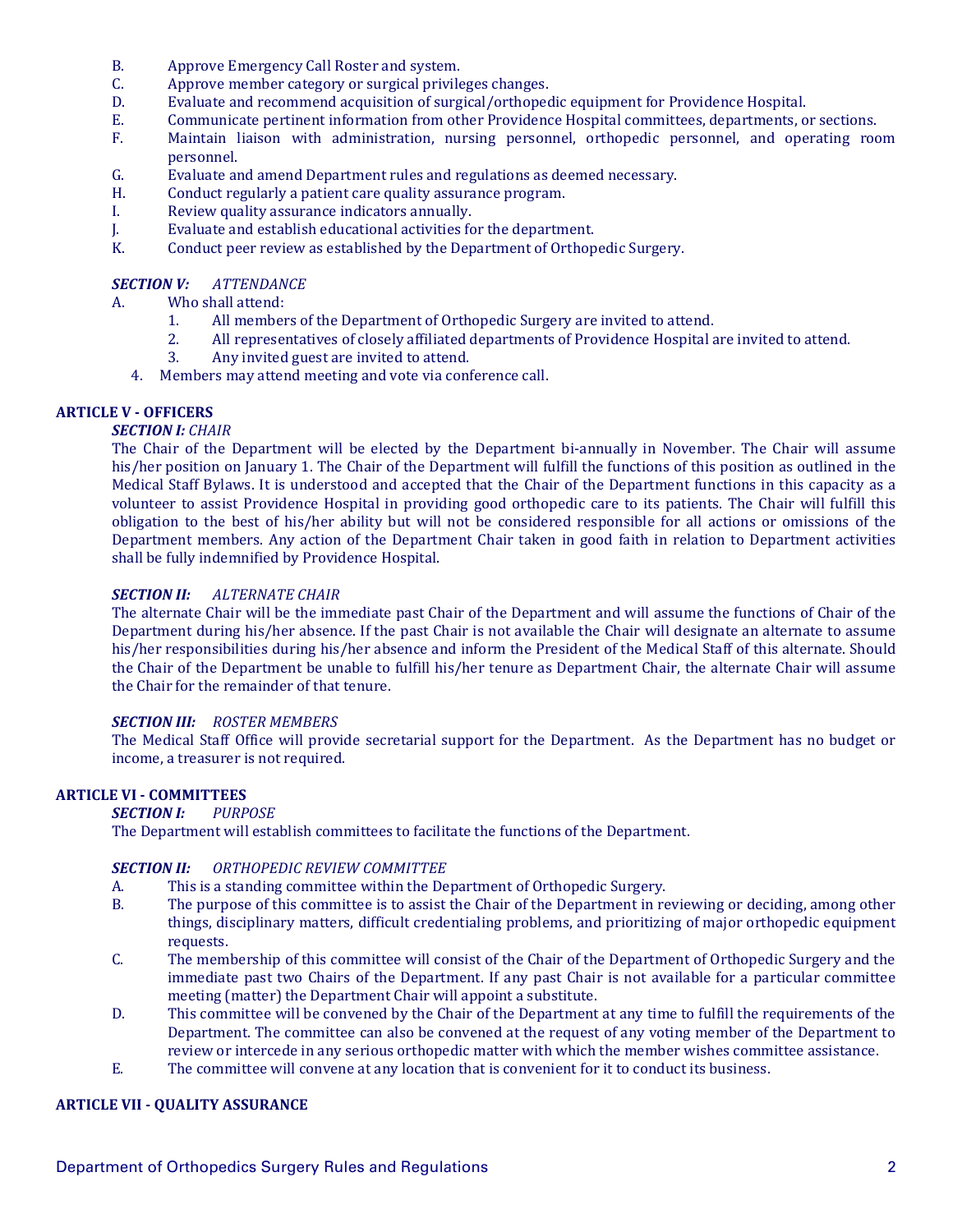The Department of Orthopedic Surgery has adopted as its primary mechanism of quality assurance a systematic retrospective chart review procedure defined in the department's current Quality Improvement plan. This review will include, but not be limited to:<br>A.

- A. Content review.<br>B. Surgical indication
- B. Surgical indications.<br>C. Pathologic tissue cor
- C. Pathologic tissue correlation with surgical procedure.<br>D. Appropriateness of treatment.
- Appropriateness of treatment.

The reviewer will utilize as the criteria for review his/her orthopedic knowledge, his/her orthopedic experience and any available criteria from the American Academy of Orthopedic Surgeons and other orthopedic organizations. The reviewer will present his/her findings to the Department and the Department, as a whole will act as the final indicator of quality of care. The Department Chair will carry out department recommendations.

# **ARTICLE VIII - EMERGENCY ROOM COVERAGE**

**SECTION I:** EMERGENCY ROOM CALL ROSTER

In order to provide better and effective orthopedic care to the patients of Providence Hospital, the Department of Orthopedic Surgery has adopted an Emergency Room call roster.

# **SECTION II:** GUIDELINES

- 1. The Orthopedic Department will provide an orthopedic call schedule for the Emergency Room.<br>2. It is the responsibility of each orthopedist to maintain his knowledge and skills to provide eme
- 2. It is the responsibility of each orthopedist to maintain his knowledge and skills to provide emergency orthopedic care.
- 3. The Operating Room must maintain a sufficiently flexible schedule to facilitate scheduling of emergency and urgent orthopedic surgery.
- 4. Emergency Room physicians will refer all unassigned orthopedic patients to the orthopedist on call.<br>5. It is the responsibility of the orthopedist listed on the call schedule to provide orthopedic care, arran
- 5. It is the responsibility of the orthopedist listed on the call schedule to provide orthopedic care, arrange to have his days covered by a substitute orthopedist or locate another orthopedist who can provide appropriate care. If the substitute orthopedist is unable to cover for the orthopedist originally listed, because of a change in privilege status, the responsibility for coverage shall return to the orthopedist originally listed. Schedule changes or trades must be submitted in writing. When triage to another facility is necessary, it is the obligation of the orthopedist on call to be involved with the triage process.
- 6. An orthopedist who does not fulfill his ER responsibility or find a suitable substitute is subject to suspension from all hospital privileges by the Department Chair, Executive Committee or the Hospital Administrator.
- 7. Sub-specialization does not exempt an orthopedist from the emergency orthopedic call schedule, except that those orthopedists with a "Certificate of Added Qualifications", as issued by the American Board of Orthopedic Surgery, may elect to be removed from the general call schedule and placed on a separate call schedule, defined by their added qualifications. The number of weekdays, weekend days and holidays required of these members shall be comparable to that required of those orthopedists on the general call schedule.
- 8. Any member of the Orthopedic Department requesting exemption from the orthopedic call schedule shall request such exemption in writing to the Department Chair Requests that are approved by the Department Chair will then be submitted to the Medical Executive Committee for final approval.

# **Exemption can occur if:**

**A.** the member has been on staff for 25 years

# **OR**

**B.** is age 65\* or older; with a minimum of 10 years on staff.

\*Effective July 6th, 2021, all requests for exemption shall be submitted in writing **6 months** prior to desired exemption effective date.

\*Effective June 20, 2017, exemption age has been changed from 60 to 65, with no grandfather clause; meaning members previously exempted due to meeting the requirements of 60 years of age will be required to again take call until meeting the requirement of 65 years of age.

- 9. Reinstatement may be at the discretion of the department chair.
- 10. ER call/start time shall begin at 0700 and end at 0659 the following day.
- 11. Orthopedist on EMTALA call will provide inpatient consults on all calls received from 7:00a 6:59a

## **SECTION III:** ROSTER MEMBERS